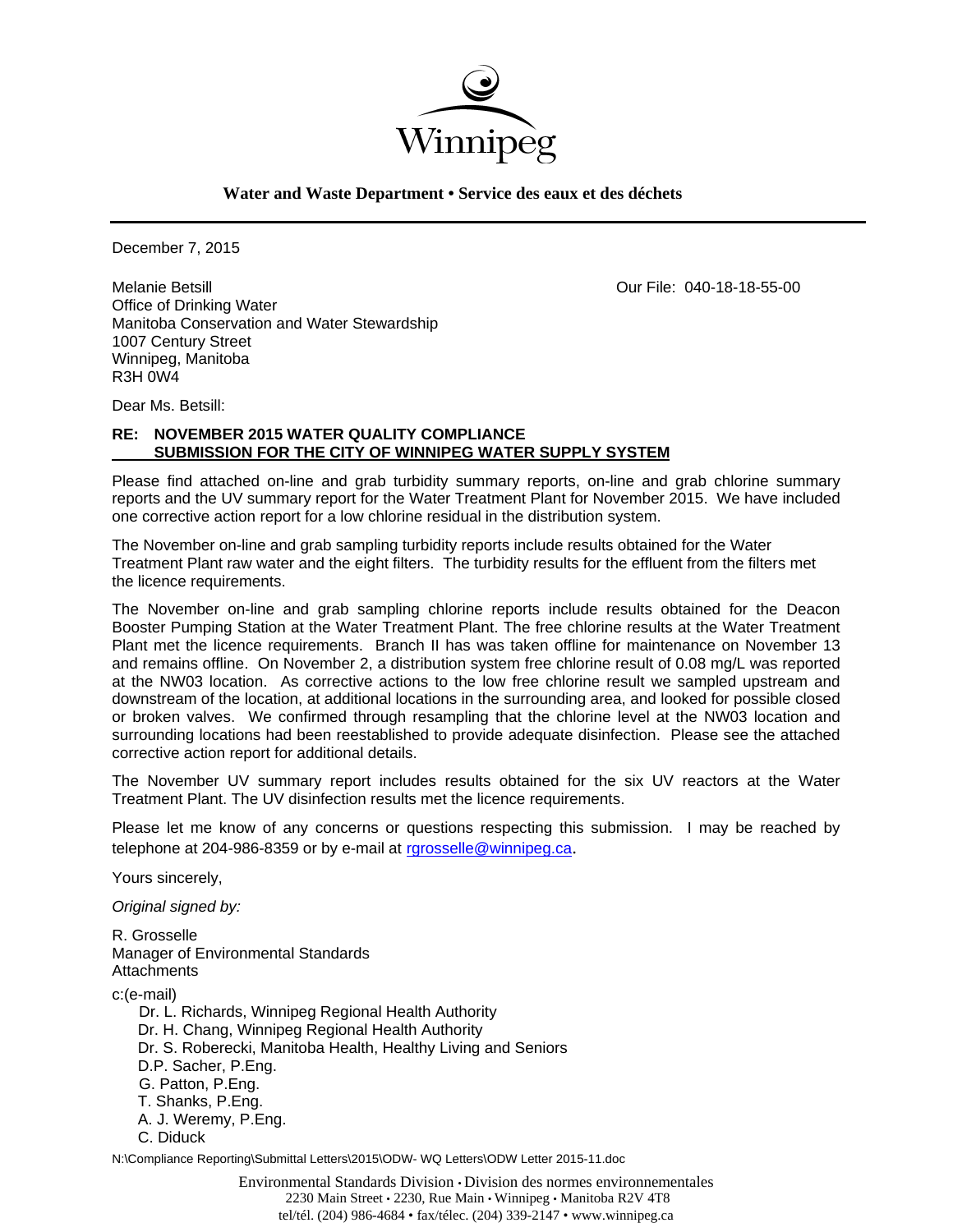

### **CITY OF WINNIPEG**WATER AND WASTE DEPARTMENT

## WATER SERVICES WATER TREATMENT PLANT TURBIDITY ON-LINE MONITORING REPORT

| November 2015 Turbidity (NTU)                                                                    |      |           |               |      |              |      |               |      |               |      |               |      |               |      |               |      |               |
|--------------------------------------------------------------------------------------------------|------|-----------|---------------|------|--------------|------|---------------|------|---------------|------|---------------|------|---------------|------|---------------|------|---------------|
|                                                                                                  | Raw  |           | Filter #1     |      | Filter #2    |      | Filter #3     |      | Filter #4     |      | Filter #5     |      | Filter #6     |      | Filter #7     |      | Filter #8     |
| Date                                                                                             | Avg  | Avg       | Max           | Avg  | Max          | Avg  | Max           | Avg  | Max           | Avg  | Max           | Avg  | Max           | Avg  | Max           | Avg  | Max           |
| 1/11/2015                                                                                        | 1.23 | 0.03      | 0.07          | 0.07 | 0.14         | 0.04 | 0.10          | 0.06 | 0.10          | 0.04 | 0.07          | 0.03 | 0.08          | 0.09 | 0.14          | 0.02 | 0.03          |
| 2/11/2015                                                                                        | 1.18 | 0.02      | 0.06          | 0.11 | 0.12         | 0.06 | 0.09          | 0.04 | 0.10          | 0.05 | 0.07          | 0.03 | 0.05          | 0.03 | 0.08          | 0.01 | 0.05          |
| 3/11/2015                                                                                        | 1.19 | 0.04      | 0.05          | 0.07 | 0.14         | 0.05 | 0.10          | 0.06 | 0.07          | 0.03 | 0.07          | 0.04 | 0.07          | 0.04 | 0.06          | 0.01 | 0.05          |
| 4/11/2015                                                                                        | 1.23 | 0.03      | 0.06          | 0.08 | 0.11         | 0.05 | 0.11          | 0.05 | 0.10          | 0.05 | 0.06          | 0.03 | 0.07          | 0.05 | 0.08          | 0.02 | 0.03          |
| 5/11/2015                                                                                        | 1.26 | 0.03      | 0.05          | 0.08 | 0.14         | 0.07 | 0.15          | 0.05 | 0.08          | 0.03 | 0.07          | 0.04 | 0.06          | 0.03 | 0.07          | 0.02 | 0.06          |
| 6/11/2015                                                                                        | 1.22 | 0.05      | 0.11          | 0.08 | 0.12         | 0.05 | 0.23          | 0.06 | 0.08          | 0.06 | 0.08          | 0.03 | 0.08          | 0.05 | 0.06          | 0.01 | 0.03          |
| 7/11/2015                                                                                        | 1.20 | 0.06      | 0.13          | 0.11 | 0.15         | 0.06 | 0.10          | 0.05 | 0.11          | 0.06 | 0.09          | 0.04 | 0.06          | 0.04 | 0.08          | 0.01 | 0.04          |
| 8/11/2015                                                                                        | 1.18 | 0.10      | 0.13          | 0.09 | 0.17         | 0.03 | 0.20          | 0.07 | 0.10          | 0.05 | 0.10          | 0.06 | 0.12          | 0.04 | 0.07          | 0.01 | 0.05          |
| 9/11/2015                                                                                        | 1.15 | 0.06      | 0.11          | 0.07 | 0.12         | 0.01 | 0.02          | 0.06 | 0.12          | 0.06 | 0.12          | 0.04 | 0.10          | 0.05 | 0.10          | 0.01 | 0.02          |
| 10/11/2015                                                                                       | 1.12 | 0.05      | 0.11          | 0.11 | 0.14         | 0.01 | 0.02          | 0.04 | 0.10          | 0.05 | 0.08          | 0.05 | 0.09          | 0.04 | 0.08          | 0.01 | 0.03          |
| 11/11/2015                                                                                       | 1.14 | 0.09      | 0.11          | 0.08 | 0.14         | 0.01 | 0.02          | 0.06 | 0.08          | 0.04 | 0.08          | 0.07 | 0.15          | 0.03 | 0.05          | 0.01 | 0.03          |
| 12/11/2015                                                                                       | 1.10 | 0.04      | 0.11          | 0.08 | 0.13         | 0.01 | 0.02          | 0.05 | 0.10          | 0.06 | 0.07          | 0.05 | 0.10          | 0.05 | 0.08          | 0.01 | 0.01          |
| 13/11/2015                                                                                       | 1.09 | 0.03      | 0.05          | 0.11 | 0.15         | 0.02 | 0.02          | 0.04 | 0.10          | 0.05 | 0.08          | 0.07 | 0.08          | 0.03 | 0.08          | 0.00 | 0.03          |
| 14/11/2015                                                                                       | 1.06 | 0.04      | 0.06          | 0.08 | 0.16         | 0.01 | 0.02          | 0.07 | 0.08          | 0.04 | 0.08          | 0.06 | 0.11          | 0.05 | 0.06          | 0.01 | 0.01          |
| 15/11/2015                                                                                       | 1.05 | 0.02      | 0.06          | 0.13 | 0.14         | 0.01 | 0.02          | 0.04 | 0.10          | 0.07 | 0.08          | 0.05 | 0.09          | 0.03 | 0.08          | 0.01 | 0.03          |
| 16/11/2015                                                                                       | 1.46 | 0.04      | 0.05          | 0.07 | 0.13         | 0.01 | 0.02          | 0.06 | 0.08          | 0.04 | 0.09          | 0.10 | 0.12          | 0.03 | 0.06          | 0.01 | 0.04          |
| 17/11/2015                                                                                       | 1.12 | 0.03      | 0.07          | 0.06 | 0.11         | 0.01 | 0.02          | 0.06 | 0.11          | 0.06 | 0.08          | 0.07 | 0.14          | 0.06 | 0.09          | 0.01 | 0.02          |
| 18/11/2015                                                                                       | 1.10 | 0.02      | 0.07          | 0.10 | 0.13         | 0.02 | 0.02          | 0.04 | 0.11          | 0.06 | 0.09          | 0.09 | 0.12          | 0.04 | 0.10          | 0.01 | 0.04          |
| 19/11/2015                                                                                       | 1.18 | 0.04      | 0.06          | 0.06 | 0.12         | 0.01 | 0.02          | 0.07 | 0.08          | 0.04 | 0.08          | 0.11 | 0.16          | 0.05 | 0.07          | 0.01 | 0.04          |
| 20/11/2015                                                                                       | 1.19 | 0.03      | 0.06          | 0.07 | 0.10         | 0.01 | 0.02          | 0.05 | 0.11          | 0.07 | 0.08          | 0.08 | 0.17          | 0.06 | 0.11          | 0.01 | 0.03          |
| 21/11/2015                                                                                       | 1.08 | 0.03      | 0.05          | 0.08 | 0.12         | 0.01 | 0.02          | 0.04 | 0.08          | 0.05 | 0.10          | 0.15 | 0.15          | 0.05 | 0.13          | 0.01 | 0.06          |
| 22/11/2015                                                                                       | 1.05 | 0.05      | 0.08          | 0.06 | 0.15         | 0.01 | 0.02          | 0.09 | 0.13          | 0.05 | 0.08          | 0.08 | 0.23          | 0.09 | 0.10          | 0.02 | 0.03          |
| 23/11/2015                                                                                       | 1.45 | 0.03      | 0.08          | 0.10 | 0.17         | 0.01 | 0.02          | 0.05 | 0.14          | 0.07 | 0.12          | 0.08 | 0.13          | 0.06 | 0.16          | 0.02 | 0.08          |
| 24/11/2015                                                                                       | 0.99 | 0.05      | 0.07          | 0.08 | 0.15         | 0.01 | 0.02          | 0.07 | 0.10          | 0.06 | 0.11          | 0.11 | 0.15          | 0.07 | 0.15          | 0.01 | 0.07          |
| 25/11/2015                                                                                       | 0.96 | 0.05      | 0.10          | 0.07 | 0.11         | 0.01 | 0.02          | 0.08 | 0.16          | 0.08 | 0.10          | 0.08 | 0.19          | 0.10 | 0.12          | 0.04 | 0.07          |
| 26/11/2015                                                                                       | 0.96 | 0.04      | 0.08          | 0.11 | 0.18         | 0.01 | 0.02          | 0.06 | 0.13          | 0.06 | 0.14          | 0.11 | 0.15          | 0.06 | 0.17          | 0.02 | 0.10          |
| 27/11/2015                                                                                       | 0.98 | 0.05      | 0.07          | 0.06 | 0.14         | 0.01 | 0.02          | 0.09 | 0.10          | 0.07 | 0.13          | 0.08 | 0.16          | 0.06 | 0.10          | 0.03 | 0.04          |
| 28/11/2015                                                                                       | 0.94 | 0.02      | 0.06          | 0.11 | 0.13         | 0.01 | 0.02          | 0.07 | 0.17          | 0.08 | 0.10          | 0.09 | 0.16          | 0.08 | 0.16          | 0.02 | 0.08          |
| 29/11/2015                                                                                       | 0.95 | <b>OL</b> | OL            | 0.11 | 0.18         | 0.01 | 0.02          | 0.09 | 0.18          | 0.07 | 0.12          | 0.10 | 0.11          | 0.07 | 0.14          | 0.02 | 0.07          |
| 30/11/2015                                                                                       | 0.95 | <b>OL</b> | <b>OL</b>     | 0.11 | 0.19         | 0.02 | 0.06          | 0.11 | 0.15          | 0.07 | 0.13          | 0.09 | 0.16          | 0.07 | 0.15          | 0.03 | 0.04          |
| Total Number of Measurements Taken, A:                                                           |      |           | 12168         |      | 9976         |      | 10285         |      | 10736         |      | 14345         |      | 14095         |      | 12665         |      | 13959         |
| Turbidity Standard for Monitoring Location (NTU):<br>Number of Measurements Meeting Standard, B: |      |           | 0.30<br>12168 |      | 0.30<br>9976 |      | 0.30<br>10285 |      | 0.30<br>10736 |      | 0.30<br>14345 |      | 0.30<br>14095 |      | 0.30<br>12665 |      | 0.30<br>13959 |
| Compliance with Turbidity Standard, C = B/A X 100%:                                              |      |           | 100.00%       |      | 100.00%      |      | 100.00%       |      | 100.00%       |      | 100.00%       |      | 100.00%       |      | 100.00%       |      | 100.00%       |
|                                                                                                  |      |           |               |      |              |      |               |      |               |      |               |      |               |      |               |      |               |

OL <sup>=</sup> Offline

File Path: N:\Water Treatment Branch\Administration\Reports\Regulatory Submissions\Turbidity\2015\11-November

**Submitted By (Print): Signature:** D.Merredew

Signature: Original signed by D.Merredew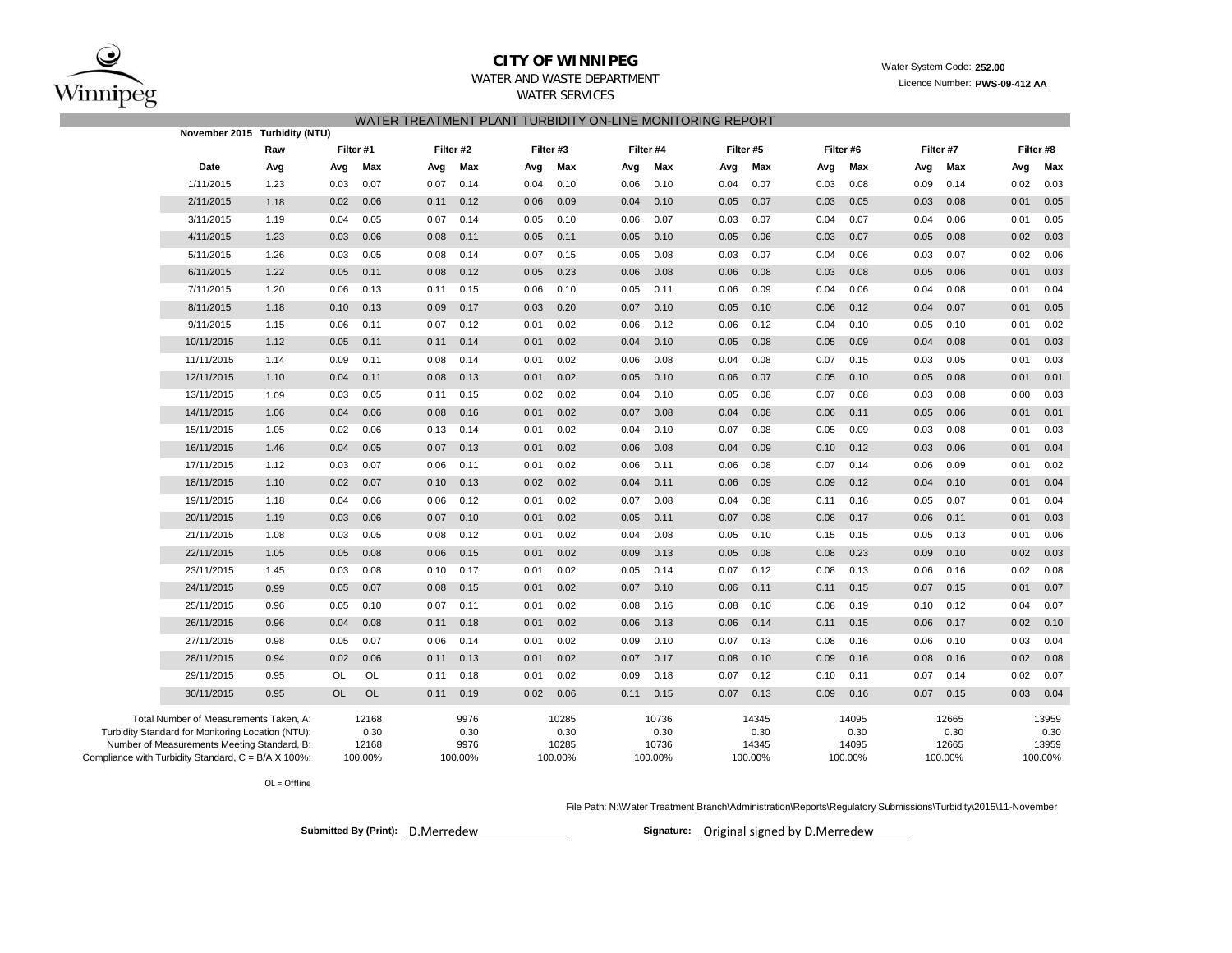

#### CITY OF WINNIPEG WATER AND WASTE DEPARTMENTENVIRONMENTAL STANDARDS DIVISION

#### **WATER TREATMENT PLANT TURBIDITY GRAB MONITORING REPORT**

| Water System Code: 252.00                                |           |                  |           |           |           |                     |           |                     |           | <b>Turbidity (NTU)</b> |           |                     |           |                     |           |                     |           |                     |
|----------------------------------------------------------|-----------|------------------|-----------|-----------|-----------|---------------------|-----------|---------------------|-----------|------------------------|-----------|---------------------|-----------|---------------------|-----------|---------------------|-----------|---------------------|
| Licence No. PWS-09-412 AA                                |           |                  |           |           |           |                     |           |                     |           |                        |           |                     |           |                     |           |                     |           |                     |
| <b>Date</b>                                              |           | <b>Raw Water</b> |           | Filter 1  |           | Filter <sub>2</sub> |           | Filter <sub>3</sub> |           | Filter <sub>4</sub>    |           | Filter <sub>5</sub> |           | Filter <sub>6</sub> |           | Filter <sub>7</sub> |           | Filter <sub>8</sub> |
|                                                          | Grab      | Analyser         | Grab      | Analyser  | Grab      | Analyser            | Grab      | Analyser            | Grab      | Analyser               | Grab      | Analyser            | Grab      | Analyser            | Grab      | Analyser            | Grab      | Analyser            |
| 01-Nov-2015                                              | <b>NS</b> | NS               | <b>NS</b> | <b>NS</b> | <b>NS</b> | <b>NS</b>           | <b>NS</b> | <b>NS</b>           | <b>NS</b> | <b>NS</b>              | <b>NS</b> | <b>NS</b>           | <b>NS</b> | <b>NS</b>           | <b>NS</b> | <b>NS</b>           | <b>NS</b> | <b>NS</b>           |
| 02-Nov-2015                                              | 1.01      | 1.14             | 0.08      | 0.03      | 0.09      | 0.11                | 0.11      | 0.05                | 0.09      | 0.04                   | 0.09      | 0.05                | 0.06      | 0.03                | 0.07      | 0.06                | 0.07      | 0.04                |
| 03-Nov-2015                                              | 0.78      | 1.18             | 0.08      | 0.03      | 0.08      | 0.12                | 0.10      | 0.07                | 0.07      | 0.05                   | 0.07      | 0.05                | 0.07      | 0.04                | 0.08      | 0.04                | 0.08      | 0.02                |
| 04-Nov-2015                                              | 1.29      | 1.23             | 0.08      | 0.05      | 0.06      | 0.11                | 0.07      | 0.05                | 0.09      | 0.06                   | 0.05      | 0.05                | 0.08      | 0.05                | 0.06      | 0.05                | 0.05      | 0.03                |
| 05-Nov-2015                                              | 1.22      | 0.88             | 0.06      | 0.03      | 0.07      | 0.11                | 0.07      | 0.06                | 0.05      | 0.04                   | 0.06      | 0.06                | 0.07      | 0.03                | 0.13      | 0.05                | 0.09      | 0.05                |
| 06-Nov-2015                                              | 0.94      | 1.21             | 0.07      | 0.08      | 0.07      | 0.11                | 0.07      | 0.05                | 0.06      | 0.05                   | 0.07      | 0.05                | 0.06      | 0.03                | 0.07      | 0.05                | 0.06      | 0.03                |
| 07-Nov-2015                                              | <b>NS</b> | <b>NS</b>        | <b>NS</b> | <b>NS</b> | <b>NS</b> | <b>NS</b>           | <b>NS</b> | <b>NS</b>           | <b>NS</b> | <b>NS</b>              | <b>NS</b> | <b>NS</b>           | <b>NS</b> | <b>NS</b>           | <b>NS</b> | <b>NS</b>           | <b>NS</b> | <b>NS</b>           |
| 08-Nov-2015                                              | <b>NS</b> | <b>NS</b>        | <b>NS</b> | <b>NS</b> | <b>NS</b> | <b>NS</b>           | <b>NS</b> | <b>NS</b>           | <b>NS</b> | <b>NS</b>              | <b>NS</b> | <b>NS</b>           | <b>NS</b> | <b>NS</b>           | <b>NS</b> | <b>NS</b>           | <b>NS</b> | <b>NS</b>           |
| 09-Nov-2015                                              | 0.83      | 1.13             | 0.08      | 0.09      | 0.06      | 0.11                | 0.07      | <0.02               | 0.11      | 0.07                   | 0.07      | 0.06                | 0.08      | 0.07                | 0.08      | 0.05                | 0.07      | 0.02                |
| 10-Nov-2015                                              | 0.88      | 1.10             | 0.05      | 0.08      | 0.06      | 0.12                | 0.09      | <0.02               | 0.07      | 0.04                   | 0.08      | 0.07                | 0.07      | 0.06                | 0.12      | 0.06                | 0.08      | 0.02                |
| 11-Nov-2015                                              | <b>NS</b> | <b>NS</b>        | <b>NS</b> | <b>NS</b> | <b>NS</b> | <b>NS</b>           | <b>NS</b> | <b>NS</b>           | <b>NS</b> | <b>NS</b>              | <b>NS</b> | <b>NS</b>           | <b>NS</b> | <b>NS</b>           | <b>NS</b> | <b>NS</b>           | <b>NS</b> | <b>NS</b>           |
| 12-Nov-2015                                              | 0.88      | 1.09             | 0.09      | 0.09      | 0.06      | 0.11                | 0.07      | <0.02               | 0.08      | 0.06                   | 0.05      | 0.06                | 0.06      | 0.10                | 0.07      | 0.05                | 0.08      | 0.02                |
| 13-Nov-2015                                              | 1.01      | 1.06             | 0.05      | 0.02      | 0.06      | 0.13                | 0.07      | <0.02               | 0.06      | 0.04                   | 0.07      | 0.07                | 0.06      | 0.07                | 0.18      | 0.06                | 0.07      | 0.02                |
| 14-Nov-2015                                              | <b>NS</b> | <b>NS</b>        | <b>NS</b> | <b>NS</b> | <b>NS</b> | <b>NS</b>           | <b>NS</b> | <b>NS</b>           | <b>NS</b> | <b>NS</b>              | <b>NS</b> | <b>NS</b>           | <b>NS</b> | <b>NS</b>           | <b>NS</b> | <b>NS</b>           | <b>NS</b> | <b>NS</b>           |
| 15-Nov-2015                                              | <b>NS</b> | <b>NS</b>        | <b>NS</b> | <b>NS</b> | <b>NS</b> | <b>NS</b>           | <b>NS</b> | <b>NS</b>           | <b>NS</b> | <b>NS</b>              | <b>NS</b> | <b>NS</b>           | <b>NS</b> | <b>NS</b>           | <b>NS</b> | <b>NS</b>           | <b>NS</b> | <b>NS</b>           |
| 16-Nov-2015                                              | 2.57      | 2.59             | 0.10      | 0.03      | 0.09      | 0.11                | 0.11      | <0.02               | 0.07      | 0.05                   | 0.08      | 0.07                | 0.08      | 0.09                | 0.06      | 0.04                | 0.05      | < 0.02              |
| 17-Nov-2015                                              | 0.92      | 1.09             | 0.08      | 0.04      | 0.08      | 0.11                | 0.07      | <0.02               | 0.09      | 0.05                   | 0.06      | 0.06                | 0.10      | 0.12                | 0.08      | 0.05                | 0.08      | 0.02                |
| 18-Nov-2015                                              | 0.88      | 1.06             | 0.06      | 0.03      | 0.07      | 0.11                | 0.08      | <0.02               | 0.07      | 0.05                   | 0.09      | 0.07                | 0.08      | 0.11                | 0.08      | 0.07                | 0.08      | 0.03                |
| 19-Nov-2015                                              | 0.97      | 1.11             | 0.08      | 0.04      | 0.11      | 0.11                | 0.09      | <0.02               | 0.07      | 0.05                   | 0.11      | 0.09                | 0.09      | 0.13                | 0.07      | 0.05                | 0.07      | 0.02                |
| 20-Nov-2015                                              | 1.17      | 1.09             | 0.11      | 0.05      | 0.06      | 0.09                | 0.07      | <0.02               | 0.13      | 0.06                   | 0.07      | 0.06                | 0.06      | 0.12                | 0.08      | 0.07                | 0.07      | 0.03                |
| 21-Nov-2015                                              | <b>NS</b> | <b>NS</b>        | <b>NS</b> | <b>NS</b> | <b>NS</b> | <b>NS</b>           | <b>NS</b> | <b>NS</b>           | <b>NS</b> | <b>NS</b>              | <b>NS</b> | <b>NS</b>           | <b>NS</b> | <b>NS</b>           | <b>NS</b> | <b>NS</b>           | <b>NS</b> | <b>NS</b>           |
| 22-Nov-2015                                              | <b>NS</b> | <b>NS</b>        | <b>NS</b> | <b>NS</b> | <b>NS</b> | <b>NS</b>           | <b>NS</b> | <b>NS</b>           | <b>NS</b> | <b>NS</b>              | <b>NS</b> | <b>NS</b>           | <b>NS</b> | <b>NS</b>           | <b>NS</b> | <b>NS</b>           | <b>NS</b> | <b>NS</b>           |
| 23-Nov-2015                                              | 3.76      | 4.53             | 0.13      | 0.04      | 0.16      | 0.11                | 0.19      | <0.02               | 0.13      | 0.06                   | 0.14      | 0.09                | 0.13      | 0.11                | 0.11      | 0.08                | 0.15      | 0.06                |
| 24-Nov-2015                                              | 1.17      | 0.97             | 0.08      | 0.04      | 0.11      | 0.12                | 0.15      | <0.02               | 0.09      | 0.07                   | 0.13      | 0.10                | 0.12      | 0.11                | 0.09      | 0.08                | 0.08      | 0.03                |
| 25-Nov-2015                                              | 0.78      | 0.94             | 0.12      | 0.06      | 0.08      | 0.10                | 0.12      | <0.02               | 0.14      | 0.09                   | 0.09      | 0.07                | 0.18      | 0.16                | 0.12      | 0.09                | 0.12      | 0.05                |
| 26-Nov-2015                                              | 0.77      | 0.96             | 0.08      | 0.04      | 0.12      | 0.13                | 0.13      | <0.02               | 0.10      | 0.07                   | 0.15      | 0.12                | 0.12      | 0.12                | 0.13      | 0.09                | 0.11      | 0.04                |
| 27-Nov-2015                                              | 0.83      | 0.95             | 0.10      | 0.04      | <b>NA</b> | <b>NA</b>           | 0.16      | <0.02               | 0.10      | 0.06                   | 0.07      | 0.06                | 0.12      | 0.11                | 0.09      | 0.07                | 0.10      | 0.04                |
| 28-Nov-2015                                              | <b>NS</b> | <b>NS</b>        | <b>NS</b> | <b>NS</b> | <b>NS</b> | <b>NS</b>           | <b>NS</b> | <b>NS</b>           | <b>NS</b> | <b>NS</b>              | <b>NS</b> | <b>NS</b>           | <b>NS</b> | <b>NS</b>           | <b>NS</b> | <b>NS</b>           | <b>NS</b> | <b>NS</b>           |
| 29-Nov-2015                                              | <b>NS</b> | <b>NS</b>        | OL        | OL        | <b>NS</b> | <b>NS</b>           | <b>NS</b> | <b>NS</b>           | <b>NS</b> | <b>NS</b>              | <b>NS</b> | <b>NS</b>           | <b>NS</b> | <b>NS</b>           | <b>NS</b> | <b>NS</b>           | <b>NS</b> | <b>NS</b>           |
| 30-Nov-2015                                              | 1.04      | 0.95             | OL        | OL        | 0.18      | 0.16                | 0.22      | <0.02               | 0.16      | 0.10                   | 0.10      | 0.08                | 0.12      | 0.10                | 0.10      | 0.08                | 0.10      | 0.04                |
| Total number of measurements taken, A:                   |           |                  | 19        |           | 19        |                     | 20        |                     | 20        |                        | 20        |                     | 20        |                     | 20        |                     | 20        |                     |
| <b>Turbidity Standard for Monitoring Location (NTU):</b> |           |                  | 0.30      |           | 0.30      |                     | 0.30      |                     | 0.30      |                        | 0.30      |                     | 0.30      |                     | 0.30      |                     | 0.30      |                     |
| Number of measurements meeting standard, B:              |           |                  | 19        |           | 19        |                     | 20        |                     | 20        |                        | 20        |                     | 20        |                     | 20        |                     | 20        |                     |
| Compliance with Turbidity Standard, C= B/A X 100%:       |           |                  | 100%      |           | 100%      |                     | 100%      |                     | 100%      |                        | 100%      |                     | 100%      |                     | 100%      |                     | 100%      |                     |

NS: No Sample NA: Not Analyzed OL: Off-Line

#### **Comments:**

There was no turbidity results for filter 2 on November 27th because the filter came back online after lab hours. The sample that was taken after hours by operations could not be analyzed and hours. The sample that was taken and hours by operations could not be analyzed<br>November 30, because the 48 hour retention time had lapsed. **C.Diduck** 

Printed From : N:\WQ Data\Routine Water Quality\2015\Turbidity.xls **Date Approved:** 

 **Report Compiled By: H.Demchenko**

**Approved in LIMS By:**

**4-Dec-15**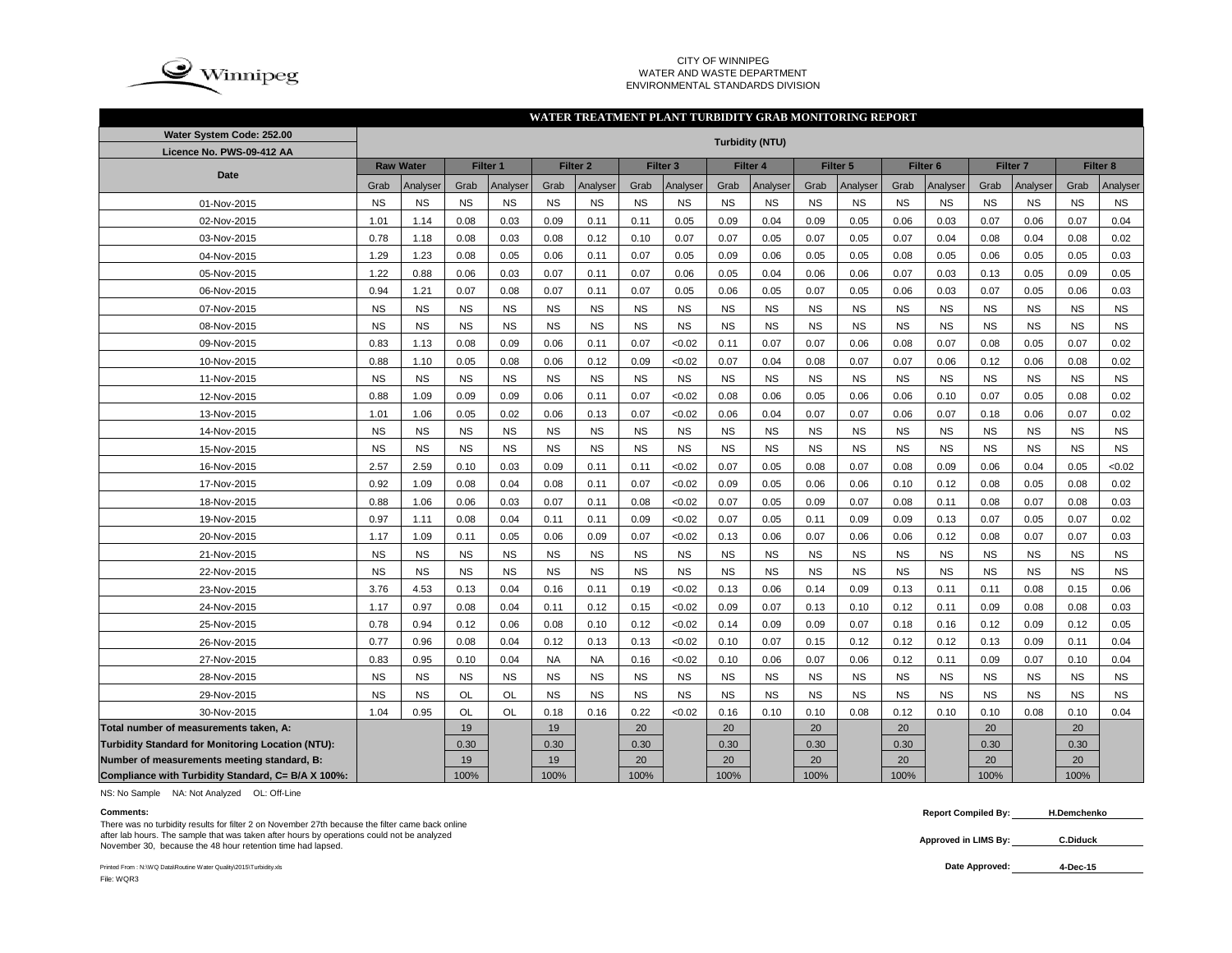

# **City of Winnipeg**

Water and Waste Department Water Services

## Deacon Booster Pumping Station WATER TREATMENT PLANT FREE CHLORINE ON-LINE MONITORING REPORT

| Water System Code:     |
|------------------------|
| Licence Number:        |
| <b>Report Created:</b> |

 $252.00$ Licence Number: **PWS-09-412 AA**

Report Created: 01 December 2015 Report Period: November 2015

|                                             |                                      | <b>BRANCH1</b><br>[mg/L] |         | <b>BRANCH2</b><br>[mg/L] |           |
|---------------------------------------------|--------------------------------------|--------------------------|---------|--------------------------|-----------|
|                                             | Date                                 | Average                  | Minimum | Average                  | Minimum   |
|                                             | 1/11/2015                            | 1.06                     | 0.99    | 1.06                     | 0.99      |
|                                             | 2/11/2015                            | 1.09                     | 0.98    | 1.00                     | 0.94      |
|                                             | 3/11/2015                            | 1.07                     | 0.98    | 1.02                     | 0.96      |
|                                             | 4/11/2015                            | 1.04                     | 0.94    | 1.02                     | 0.98      |
|                                             | 5/11/2015                            | 1.11                     | 1.00    | 1.09                     | 0.97      |
|                                             | 6/11/2015                            | 1.10                     | 0.99    | 1.06                     | 0.94      |
|                                             | 7/11/2015                            | 1.06                     | 0.95    | 0.98                     | 0.85      |
|                                             | 8/11/2015                            | 1.08                     | 0.99    | 1.00                     | 0.89      |
|                                             | 9/11/2015                            | 1.04                     | 0.66    | 1.09                     | 0.69      |
|                                             | 10/11/2015                           | 1.04                     | 0.97    | 1.03                     | 0.94      |
|                                             | 11/11/2015                           | 1.03                     | 0.95    | 1.00                     | 0.90      |
|                                             | 12/11/2015                           | 1.06                     | 0.80    | 1.03                     | 0.94      |
|                                             | 13/11/2015                           | 1.07                     | 1.03    | OL                       | OL        |
|                                             | 14/11/2015                           | 1.09                     | 1.04    | <b>OL</b>                | <b>OL</b> |
|                                             | 15/11/2015                           | 1.10                     | 1.05    | OL                       | OL        |
|                                             | 16/11/2015                           | 1.14                     | 1.06    | OL                       | <b>OL</b> |
|                                             | 17/11/2015                           | 1.09                     | 0.98    | OL                       | OL        |
|                                             | 18/11/2015                           | 1.03                     | 0.97    | <b>OL</b>                | <b>OL</b> |
|                                             | 19/11/2015                           | 1.03                     | 0.98    | OL                       | OL        |
|                                             | 20/11/2015                           | 1.10                     | 1.02    | <b>OL</b>                | <b>OL</b> |
|                                             | 21/11/2015                           | 1.15                     | 1.10    | OL                       | <b>OL</b> |
|                                             | 22/11/2015                           | 1.17                     | 1.12    | OL                       | <b>OL</b> |
|                                             | 23/11/2015                           | 1.12                     | 1.05    | OL                       | <b>OL</b> |
|                                             | 24/11/2015                           | 1.11                     | 1.03    | OL                       | <b>OL</b> |
|                                             | 25/11/2015                           | 1.18                     | 1.10    | OL                       | OL        |
|                                             | 26/11/2015                           | 1.20                     | 1.15    | <b>OL</b>                | <b>OL</b> |
|                                             | 27/11/2015                           | 1.19                     | 1.14    | OL                       | OL        |
|                                             | 28/11/2015                           | 1.18                     | 1.13    | <b>OL</b>                | <b>OL</b> |
|                                             | 29/11/2015                           | 1.17                     | 1.13    | OL                       | OL        |
|                                             | 30/11/2015                           | 1.18                     | 1.12    | OL                       | OL        |
| Total Number of Measurements, A:            |                                      |                          | 20738   |                          | 8292      |
|                                             | Minimum Free Chlorine Standard:      |                          | 0.50    |                          | 0.50      |
| Number of Measurements Meeting Standard, B: |                                      |                          | 20738   |                          | 8292      |
|                                             | COMPLIANCE, $C = B/A \times 100\%$ : |                          | 100     |                          | 100       |

OL = Offline

File Path: N:\Water Treatment Branch\Administration\Reports\Regulatory Submissions\Chlorine\2015\11-November

Submitted By (Print):

D.Merredew **Calcular Signature**: Original signed by D.Merredew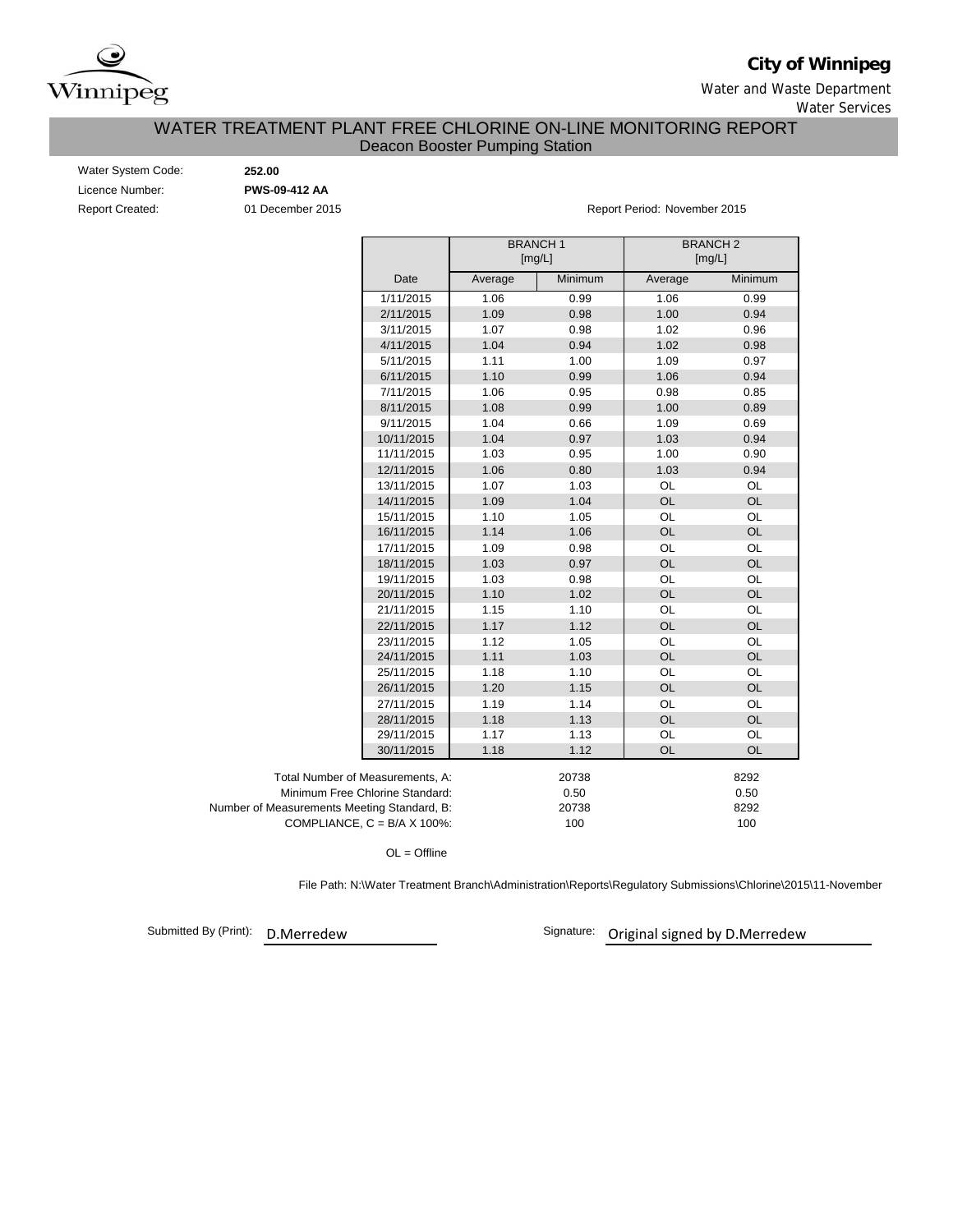| $\rightarrow$ Winnipeg                                |           |                                         | <b>CITY OF WINNIPEG</b><br>WATER AND WASTE DEPARTMENT<br>ENVIRONMENTAL STANDARDS DIVISION |                                         |                      |                                 |  |  |  |  |
|-------------------------------------------------------|-----------|-----------------------------------------|-------------------------------------------------------------------------------------------|-----------------------------------------|----------------------|---------------------------------|--|--|--|--|
| WATER TREATMENT PLANT CHLORINE GRAB MONITORING REPORT |           |                                         |                                                                                           |                                         |                      |                                 |  |  |  |  |
| Water System Code: 252.00                             |           | Deacon Booster Pumping Station Branch 1 |                                                                                           | Deacon Booster Pumping Station Branch 2 |                      |                                 |  |  |  |  |
| Licence No. PWS-09-412 AA                             |           |                                         |                                                                                           |                                         |                      |                                 |  |  |  |  |
| <b>Date</b>                                           |           | Free Chlorine (mg/L)                    | <b>Total Chlorine</b><br>(mg/L)                                                           |                                         | Free Chlorine (mg/L) | <b>Total Chlorine</b><br>(mg/L) |  |  |  |  |
|                                                       | Analyser  | Grab                                    | Grab                                                                                      | Analyser                                | Grab                 | Grab                            |  |  |  |  |
| 01-Nov-2015                                           | <b>NS</b> | <b>NS</b>                               | <b>NS</b>                                                                                 | <b>NS</b>                               | <b>NS</b>            | <b>NS</b>                       |  |  |  |  |
| 02-Nov-2015                                           | 1.12      | 1.24                                    | 1.35                                                                                      | 1.01                                    | 1.01                 | 1.22                            |  |  |  |  |
| 03-Nov-2015                                           | 1.10      | 1.18                                    | 1.33                                                                                      | 1.05                                    | 1.05                 | 1.22                            |  |  |  |  |
| 04-Nov-2015                                           | 1.07      | 1.18                                    | 1.37                                                                                      | 1.02                                    | 1.07                 | 1.21                            |  |  |  |  |
| 05-Nov-2015                                           | 1.24      | 1.41                                    | 1.57                                                                                      | 1.22                                    | 1.31                 | 1.42                            |  |  |  |  |
| 06-Nov-2015                                           | 1.10      | 1.34                                    | 1.49                                                                                      | 1.06                                    | 1.25                 | 1.40                            |  |  |  |  |
| 07-Nov-2015                                           | <b>NS</b> | <b>NS</b>                               | <b>NS</b>                                                                                 | <b>NS</b>                               | <b>NS</b>            | <b>NS</b>                       |  |  |  |  |
| 08-Nov-2015                                           | <b>NS</b> | <b>NS</b>                               | <b>NS</b>                                                                                 | <b>NS</b>                               | <b>NS</b>            | <b>NS</b>                       |  |  |  |  |
| 09-Nov-2015                                           | 1.07      | 1.17                                    | 1.34                                                                                      | 1.15                                    | 1.22                 | 1.35                            |  |  |  |  |
| 10-Nov-2015                                           | 1.05      | 1.09                                    | 1.23                                                                                      | 1.07                                    | 1.16                 | 1.27                            |  |  |  |  |
| 11-Nov-2015                                           | <b>NS</b> | <b>NS</b>                               | <b>NS</b>                                                                                 | <b>NS</b>                               | <b>NS</b>            | <b>NS</b>                       |  |  |  |  |
| 12-Nov-2015                                           | 1.09      | 1.15                                    | 1.30                                                                                      | 1.05                                    | 1.08                 | 1.29                            |  |  |  |  |
| 13-Nov-2015                                           | 1.07      | 1.14                                    | 1.30                                                                                      | OL                                      | OL                   | OL                              |  |  |  |  |
| 14-Nov-2015                                           | <b>NS</b> | <b>NS</b>                               | <b>NS</b>                                                                                 | OL                                      | OL                   | OL                              |  |  |  |  |
| 15-Nov-2015                                           | <b>NS</b> | <b>NS</b>                               | <b>NS</b>                                                                                 | <b>OL</b>                               | OL                   | OL                              |  |  |  |  |
| 16-Nov-2015                                           | 1.16      | 1.18                                    | 1.32                                                                                      | OL                                      | OL                   | OL                              |  |  |  |  |
| 17-Nov-2015                                           | 1.15      | 1.15                                    | 1.24                                                                                      | OL                                      | OL                   | OL                              |  |  |  |  |
| 18-Nov-2015                                           | 1.02      | 1.10                                    | 1.18                                                                                      | OL                                      | OL                   | OL                              |  |  |  |  |
| 19-Nov-2015                                           | 1.01      | 1.00                                    | 1.13                                                                                      | <b>OL</b>                               | OL                   | OL                              |  |  |  |  |
| 20-Nov-2015                                           | 1.09      | 1.18                                    | 1.34                                                                                      | <b>OL</b>                               | OL                   | OL                              |  |  |  |  |
| 21-Nov-2015                                           | <b>NS</b> | <b>NS</b>                               | <b>NS</b>                                                                                 | OL                                      | OL                   | OL                              |  |  |  |  |
| 22-Nov-2015                                           | <b>NS</b> | <b>NS</b>                               | <b>NS</b>                                                                                 | OL                                      | OL                   | OL                              |  |  |  |  |
| 23-Nov-2015                                           | 1.12      | 1.21                                    | 1.34                                                                                      | OL                                      | OL                   | OL                              |  |  |  |  |
| 24-Nov-2015                                           | 1.13      | 1.16                                    | 1.28                                                                                      | OL                                      | OL                   | OL                              |  |  |  |  |
| 25-Nov-2015                                           | 1.16      | 1.19                                    | 1.29                                                                                      | OL                                      | OL                   | OL                              |  |  |  |  |
| 26-Nov-2015                                           | 1.22      | 1.23                                    | 1.36                                                                                      | OL                                      | OL                   | OL                              |  |  |  |  |
| 27-Nov-2015                                           | 1.19      | 1.20                                    | 1.40                                                                                      | OL                                      | OL                   | OL                              |  |  |  |  |
| 28-Nov-2015                                           | <b>NS</b> | <b>NS</b>                               | <b>NS</b>                                                                                 | OL                                      | OL                   | OL                              |  |  |  |  |
| 29-Nov-2015                                           | <b>NS</b> | <b>NS</b>                               | <b>NS</b>                                                                                 | OL                                      | OL                   | OL                              |  |  |  |  |
| 30-Nov-2015                                           | 1.19      | 1.19                                    | 1.35                                                                                      | OL                                      | OL                   | OL                              |  |  |  |  |
| Total number of measurements taken, A:                |           | 20                                      |                                                                                           |                                         | 8                    |                                 |  |  |  |  |
| Chlorine Standard for Monitoring Location (mg/L):     |           | 0.50                                    |                                                                                           |                                         | 0.50                 |                                 |  |  |  |  |
| Number of measurements meeting standard, B:           |           | 20                                      |                                                                                           |                                         | 8                    |                                 |  |  |  |  |
| Compliance with Chlorine Standard, C= B/A X 100%:     |           | 100%                                    |                                                                                           |                                         | 100%                 |                                 |  |  |  |  |

NS: No Sample NA: Not Analyzed OL: Off-Line

Effective November 13, 2015, DBPS Branch II has been put offline for maintenance.

| Comments                                                                 | <b>Compiled By:</b><br>Renort | .henko |  |
|--------------------------------------------------------------------------|-------------------------------|--------|--|
| Effective November 12, 2015, DDDC Bronch II has b<br>s hoon nut offling. |                               |        |  |

**Approved in LIMS By: C.Diduck**

**Printed From : N:\WQ Data\Routine Water Quality\2015\Chlorine.xls <b>Date Approved: Date Approved:** File: WQR3

**4-Dec-15**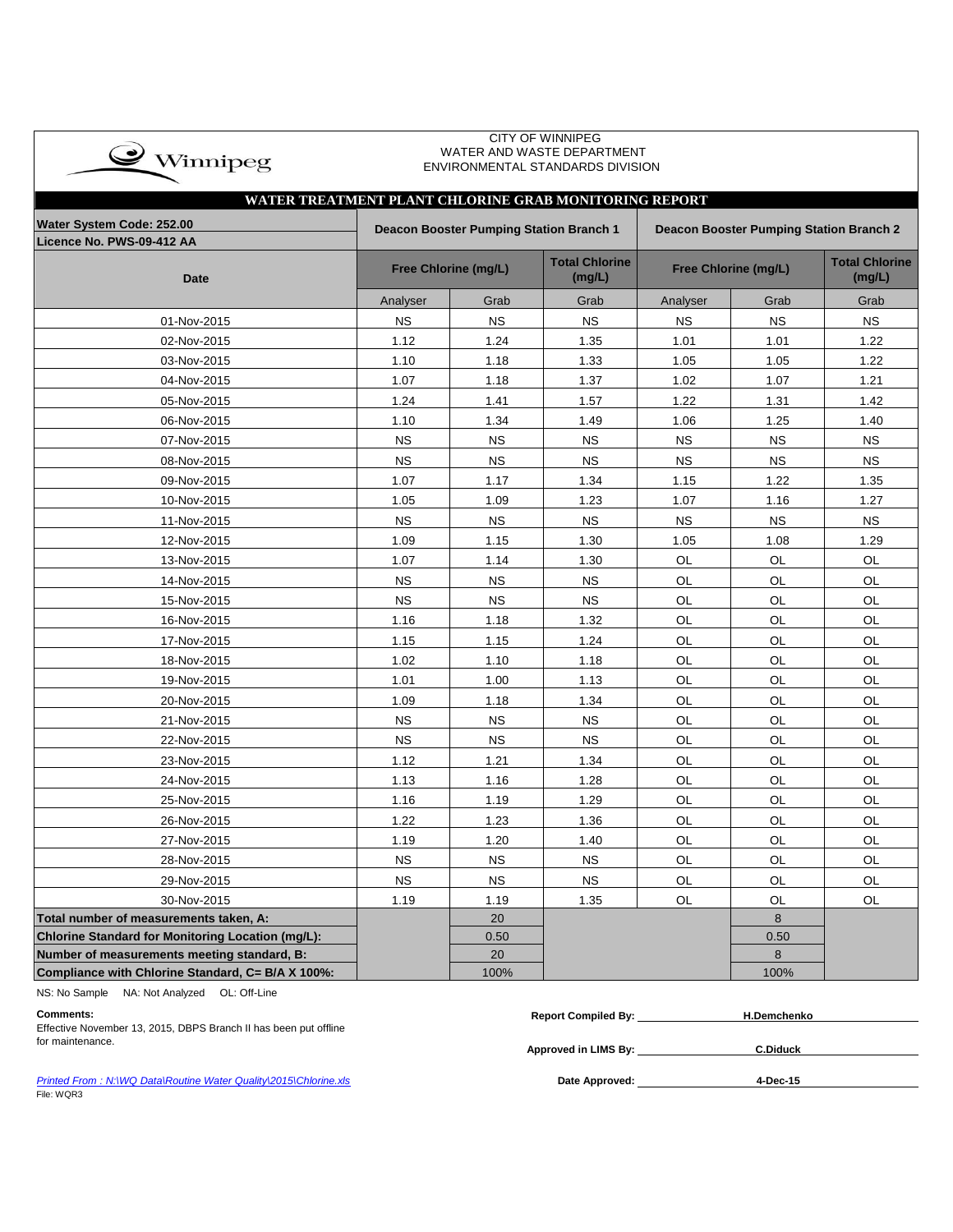

#### **CITY OF WINNIPEG**

Water System Code: **252.00**

 Licence Number:**PWS-09-412 AA**

WATER TREATMENT PLANT UV REPORT

Report Period: **November 2015** Report Created: **Tuesday, December 01, 2015**

|           | <b>Transmittance</b> |           | <b>UVR-D100A</b><br><b>UVR-D200A</b><br><b>UVR-D300A</b> |         |         |           |                   |         | <b>UVR-D400A</b> |                                        |       |        | <b>UVR-D500A</b> |           |       |         | UVR-D600A         |           |       | Total          |                   |           |       | % Volume          |        |           |       |                   |         |        |
|-----------|----------------------|-----------|----------------------------------------------------------|---------|---------|-----------|-------------------|---------|------------------|----------------------------------------|-------|--------|------------------|-----------|-------|---------|-------------------|-----------|-------|----------------|-------------------|-----------|-------|-------------------|--------|-----------|-------|-------------------|---------|--------|
| Date      | $\%$                 |           | Water Volume [ML]                                        |         |         |           | Water Volume [ML] |         |                  | Water Volume [ML]<br>Water Volume [ML] |       |        |                  |           |       |         | Water Volume [ML] |           |       |                | Water Volume [ML] |           |       | Water Volume [ML] |        |           |       | <b>Treated To</b> |         |        |
|           |                      | Untreated | Below                                                    | To      | Total   | Untreated | Below             | To      | Total            | Untreated                              | Below | To     | Total            | Untreated | Below | To      | Total             | Jntreated | Below | To             | Total             | Untreated | Below | To                | Total  | Untreated | Below | To                | Total   | Dose   |
| 01/11/201 | 96.30                | 0.00      | 0.00                                                     | 56.24   | 56.2    | 0.00      | 0.00              | 0.00    | 0.00             | 0.00                                   | 0.00  | 62.92  | 62.92            | 0.00      | 0.00  | 0.00    | 0.0(              | 0.00      | 0.00  | 0.00           | 0.00              | 0.00      | 0.00  | 61.86             | 61.86  | 0.00      | 0.00  | 181.01            | 181.0   | 100.00 |
| 02/11/201 | 96.34                | 0.00      | 0.00                                                     | 56.17   | 56.1    | 0.00      | 0.00              | 0.00    | 0.00             | 0.00                                   | 0.00  | 63.22  | 63.22            | 0.00      | 0.00  | 0.00    | 0.00              | 0.00      | 0.00  | 0.00           | 0.00              | 0.00      | 0.00  | 61.94             | 61.9   | 0.00      | 0.00  | 181.33            | 181.33  | 100.00 |
| 03/11/201 | 96.19                | 0.00      | 0.00                                                     | 57.41   | 57.4    | 0.00      | 0.00              | 0.00    | 0.00             | 0.00                                   | 0.00  | 63.77  | 63.7             | 0.00      | 0.00  | 0.00    | 0.00              | 0.00      | 0.00  | 0.00           | 0.00              | 0.00      | 0.00  | 62.82             | 62.82  | 0.00      | 0.00  | 184.00            | 184.00  | 100.00 |
| 04/11/201 | 96.13                | 0.00      | 0.00                                                     | 57.46   | 57.4    | 0.00      | 0.00              | 0.00    | 0.00             | 0.00                                   | 0.00  | 63.76  | 63.76            | 0.00      | 0.00  | 0.00    | 0.00              | 0.00      | 0.00  | 0.00           | 0.00              | 0.00      | 0.00  | 62.80             | 62.80  | 0.00      | 0.00  | 184.02            | 184.02  | 100.00 |
| 05/11/201 | 95.56                | 0.02      | 0.02                                                     | 19.59   | 19.62   | 0.00      | 0.00              | 22.08   | 22.0             | 0.23                                   | 0.23  | 31.73  | 32.1             | 0.00      | 1.28  | 2.08    | 3.36              | 0.27      | 0.31  | 15.25          | 15.84             | 0.53      | 0.57  | 22.45             | 23.55  | 1.05      | 2.41  | 113.18            | 116.64  | 97.03  |
| 06/11/201 | 94.51                | 0.00      | 0.00                                                     | 0.00    | 0.00    | 0.00      | 0.00              | 81.27   | 81.2             | 0.00                                   | 0.00  | 50.19  | 50.1             | 0.00      | 0.00  | 0.00    | 0.0(              | 0.00      | 0.00  | 63.55          | 63.55             | 0.00      | 0.00  | 0.00              | 0.00   | 0.00      | 0.00  | 195.02            | 195.02  | 100.00 |
| 07/11/201 | 95.37                | 0.00      | 0.00                                                     | 0.00    | 0.01    | 0.00      | 0.00              | 82.21   | 82.2             | 0.00                                   | 0.00  | 50.65  | 50.6             | 0.00      | 0.00  | 0.00    | 0.00              | 0.00      | 0.00  | 64.19          | 64.               | 0.00      | 0.00  | 0.00              | 0.00   | 0.00      | 0.00  | 197.04            | 197.04  | 100.00 |
| 08/11/201 | 95.26                | 0.00      | 0.00                                                     | 8.32    | 8.32    | 0.00      | 0.00              | 81.87   | 81.8             | 0.00                                   | 0.00  | 31.18  | 31.18            | 0.00      | 0.02  | 0.31    | 0.33              | 0.00      | 0.00  | 61.53          | 61.53             | 0.00      | 0.36  | 17.34             | 17.7'  | 0.00      | 0.38  | 200.54            | 200.92  | 99.81  |
| 09/11/201 | 95.15                | 0.00      | 0.00                                                     | 52.54   | 52.54   | 0.02      | 0.02              | 67.45   | 67.4             | 0.00                                   | 0.00  | 0.00   | 0.00             | 0.09      | 0.09  | 40.08   | 40.2              | 0.00      | 0.00  | 35.01          | $35.0^{\circ}$    | 0.00      | 0.00  | 0.00              | 0.00   | 0.11      | 0.11  | 195.08            | 195.29  | 99.89  |
| 10/11/201 | 95.67                | 0.00      | 0.00                                                     | 26.92   | 26.92   | 0.00      | 0.00              | 73.49   | 73.49            | 0.00                                   | 0.00  | 0.00   | 0.00             | 0.00      | 0.00  | 64.98   | 64.9              | 0.00      | 0.00  | 0.00           | 0.00              | 0.00      | 0.00  | 30.13             | 30.13  | 0.00      | 0.00  | 195.53            | 195.53  | 100.00 |
| 11/11/201 | 95.22                | 0.00      | 0.00                                                     | 0.00    | 0.00    | 0.00      | 0.00              | 78.79   | 78.79            | 0.00                                   | 0.00  | 0.00   | 0.00             | 0.00      | 0.00  | 51.26   | 51.26             | 0.00      | 0.00  | 0.00           | 0.00              | 0.00      | 0.00  | 59.33             | 59.33  | 0.00      | 0.00  | 189.37            | 189.37  | 100.00 |
| 12/11/201 | 95.57                | 0.00      | 0.00                                                     | 24.19   | 24.1    | 0.00      | 0.03              | 75.57   | 75.6             | 0.00                                   | 0.00  | 0.00   | 0.00             | 0.00      | 0.00  | 54.96   | 54.96             | 0.00      | 0.00  | 0.00           | 0.00              | 0.00      | 0.00  | 25.61             | 25.6'  | 0.00      | 0.03  | 180.33            | 180.37  | 99.98  |
| 13/11/201 | 95.22                | 0.00      | 0.00                                                     | 43.96   | 43.9    | 0.00      | 0.00              | 77.34   | 77.3             | 0.00                                   | 0.00  | 0.00   | 0.0(             | 0.00      | 0.00  | 59.68   | 59.6              | 0.00      | 0.00  | 0.00           | 0.00              | 0.00      | 0.00  | 0.00              | 0.00   | 0.00      | 0.00  | 180.98            | 180.98  | 100.00 |
| 14/11/201 | 95.10                | 0.00      | 0.00                                                     | 43.80   | 43.8    | 0.00      | 0.00              | 77.04   | 77.0             | 0.00                                   | 0.00  | 0.00   | 0.00             | 0.00      | 0.00  | 60.12   | 60.1              | 0.00      | 0.00  | 0.00           | 0.00              | 0.00      | 0.00  | 0.00              | 0.00   | 0.00      | 0.00  | 180.96            | 180.96  | 100.00 |
| 15/11/201 | 95.40                | 0.00      | 0.00                                                     | 43.79   | 43.7    | 0.00      | 0.00              | 77.01   | 77.0             | 0.00                                   | 0.00  | 0.00   | 0.00             | 0.00      | 0.00  | 60.19   | 60.1              | 0.00      | 0.00  | 0.00           | 0.00              | 0.00      | 0.00  | 0.00              | 0.00   | 0.00      | 0.00  | 180.99            | 180.99  | 100.00 |
| 16/11/201 | 94.93                | 0.00      | 0.00                                                     | 43.77   | 43.7    | 0.00      | 0.00              | 77.01   | 77.0             | 0.00                                   | 0.00  | 0.00   | 0.00             | 0.00      | 0.00  | 60.25   | 60.2              | 0.00      | 0.00  | 0.00           | 0.00              | 0.00      | 0.00  | 0.00              | 0.00   | 0.00      | 0.00  | 181.02            | 181.02  | 100.00 |
| 17/11/201 | 95.26                | 0.00      | 0.00                                                     | 43.75   | 43.7    | 0.00      | 0.00              | 77.05   | 77.0             | 0.00                                   | 0.00  | 0.00   | 0.00             | 0.00      | 0.00  | 60.20   | 60.2              | 0.00      | 0.00  | 0.00           | 0.00              | 0.00      | 0.00  | 0.00              | 0.00   | 0.00      | 0.00  | 181.01            | 181.0   | 100.00 |
| 18/11/201 | 95.43                | 0.00      | 0.00                                                     | 44.18   | 44.1    | 0.00      | 0.00              | 77.73   | 77.73            | 0.00                                   | 0.00  | 0.00   | 0.00             | 0.00      | 0.00  | 60.73   | 60.7              | 0.00      | 0.00  | 0.00           | 0.00              | 0.00      | 0.00  | 0.00              | 0.00   | 0.00      | 0.00  | 182.64            | 182.64  | 100.00 |
| 19/11/201 | 95.37                | 0.00      | 0.00                                                     | 44.48   | 44.41   | 0.00      | 0.00              | 78.02   | 78.02            | 0.00                                   | 0.00  | 0.00   | 0.00             | 0.00      | 0.00  | 61.00   | 61.0              | 0.00      | 0.00  | 0.00           | 0.00              | 0.00      | 0.00  | 0.00              | 0.00   | 0.00      | 0.00  | 183.50            | 183.5   | 100.00 |
| 20/11/201 | 95.97                | 0.00      | 0.00                                                     | 43.94   | 43.9    | 0.00      | 0.00              | 77.12   | 77.1             | 0.00                                   | 0.00  | 0.00   | 0.00             | 0.00      | 0.00  | 60.44   | 60.4              | 0.00      | 0.00  | 0.00           | 0.00              | 0.00      | 0.00  | 0.00              | 0.00   | 0.00      | 0.00  | 181.50            | 181.5   | 100.00 |
| 21/11/201 | 95.84                | 0.00      | 0.00                                                     | 43.42   | 43.4    | 0.00      | 0.00              | 76.08   | 76.0             | 0.00                                   | 0.00  | 0.00   | 0.00             | 0.00      | 0.00  | 59.52   | 59.52             | 0.00      | 0.00  | 0.00           | 0.00              | 0.00      | 0.00  | 0.00              | 0.00   | 0.00      | 0.00  | 179.02            | 179.02  | 100.00 |
| 22/11/201 | 95.58                | 0.00      | 0.00                                                     | 43.50   | 43.5    | 0.00      | 0.00              | 76.07   | 76.07            | 0.00                                   | 0.00  | 0.00   | 0.00             | 0.00      | 0.00  | 59.42   | 59.4              | 0.00      | 0.00  | 0.00           | 0.00              | 0.00      | 0.00  | 0.00              | 0.00   | 0.00      | 0.00  | 178.99            | 178.99  | 100.00 |
| 23/11/201 | 94.94                | 0.00      | 0.00                                                     | 43.52   | 43.52   | 0.00      | 0.00              | 76.05   | 76.05            | 0.00                                   | 0.03  | 0.08   | 0.1              | 0.00      | 0.00  | 59.33   | 59.3              | 0.00      | 0.00  | 0.00           | 0.00              | 0.00      | 0.00  | 0.00              | 0.00   | 0.00      | 0.03  | 178.98            | 179.0   | 99.98  |
| 24/11/201 | 94.88                | 0.00      | 0.00                                                     | 43.53   | 43.53   | 0.00      | 0.00              | 76.13   | 76.13            | 0.00                                   | 0.00  | 0.00   | 0.00             | 0.00      | 0.00  | 59.32   | 59.32             | 0.00      | 0.00  | 0.00           | 0.00              | 0.00      | 0.00  | 0.00              | 0.00   | 0.00      | 0.00  | 178.98            | 178.98  | 100.00 |
| 25/11/201 | 94.15                | 0.00      | 0.04                                                     | 57.97   | 58.0    | 0.00      | 0.00              | 43.30   | 43.30            | 0.00                                   | 0.00  | 21.98  | 21.98            | 0.00      | 0.00  | 33.73   | 33.7              | 0.00      | 0.00  | 20.00          | 20.00             | 0.00      | 0.01  | 2.38              | 2.39   | 0.00      | 0.05  | 179.36            | 179.42  | 99.97  |
| 26/11/201 | 94.25                | 0.00      | 0.00                                                     | 86.94   | 86.9    | 0.00      | 0.00              | 0.00    | 0.00             | 0.00                                   | 0.00  | 18.81  | 18.8             | 0.00      | 0.00  | 28.98   | 28.98             | 0.00      | 0.00  | 44.18          | 44.1              | 0.00      | 0.00  | 0.00              | 0.00   | 0.00      | 0.00  | 178.91            | 178.9   | 100.00 |
| 27/11/201 | 94.20                | 0.00      | 0.00                                                     | 87.92   | 87.9    | 0.00      | 0.00              | 0.00    | 0.00             | 0.00                                   | 0.00  | 0.00   | 0.0(             | 0.00      | 0.00  | 47.22   | 47.2              | 0.00      | 0.00  | 42.27          | 42.2              | 0.00      | 0.00  | 0.00              | 0.0    | 0.00      | 0.00  | 177.41            | 177.4   | 100.00 |
| 28/11/201 | 93.70                | 0.00      | 0.00                                                     | 87.46   | 87.4    | 0.00      | 0.00              | 0.00    | 0.00             | 0.00                                   | 0.00  | 0.00   | 0.00             | 0.00      | 0.00  | 47.74   | 47.7              | 0.00      | 0.00  | 42.64          | 42.64             | 0.00      | 0.00  | 0.00              | 0.00   | 0.00      | 0.00  | 177.84            | 177.84  | 100.00 |
| 29/11/201 | 93.79                | 0.00      | 0.06                                                     | 86.51   | 86.57   | 0.00      | 0.00              | 0.00    | 0.00             | 0.00                                   | 0.00  | 0.00   | 0.00             | 0.00      | 0.00  | 48.88   | 48.8              | 0.00      | 0.00  | $43.4^{\circ}$ | 43.4              | 0.00      | 0.00  | 0.00              | 0.00   | 0.00      | 0.06  | 178.80            | 178.86  | 99.97  |
| 30/11/201 | 93.50                | 0.00      | 0.00                                                     | 86.09   | 86.0    | 0.00      | 0.00              | 0.00    | 0.00             | 0.00                                   | 0.00  | 0.00   | 0.00             | 0.00      | 0.00  | 48.66   | 48.6              | 0.00      | 0.00  | 43.16          | 43.16             | 0.00      | 0.00  | 0.00              | 0.00   | 0.00      | 0.00  | 177.91            | 177.9   | 100.00 |
|           |                      | 0.02      | 0.12                                                     | 1377.37 | 1377.51 | 0.02      | 0.05              | 1528.66 | 1528.73          | 0.23                                   | 0.26  | 458.29 | 458.78           | 0.09      | 1.39  | 1189.08 | 1190.57           | 0.27      | 0.31  | 475.20         | 475.78            | 0.53      | 0.94  | 406.67            | 408.15 | 1.16      | 3.08  | 5435.27           | 5439.51 |        |

**Water Volume [%]:**

Below Dose Untreated:

0.02 % 0.06 %99.92 %

To Dose

Submitted By (Print): <u>D.Merredew</u> **Communication Communication Communication Communication Communication Communication Communication Communication Communication Communication Communication Communication Communication Comm**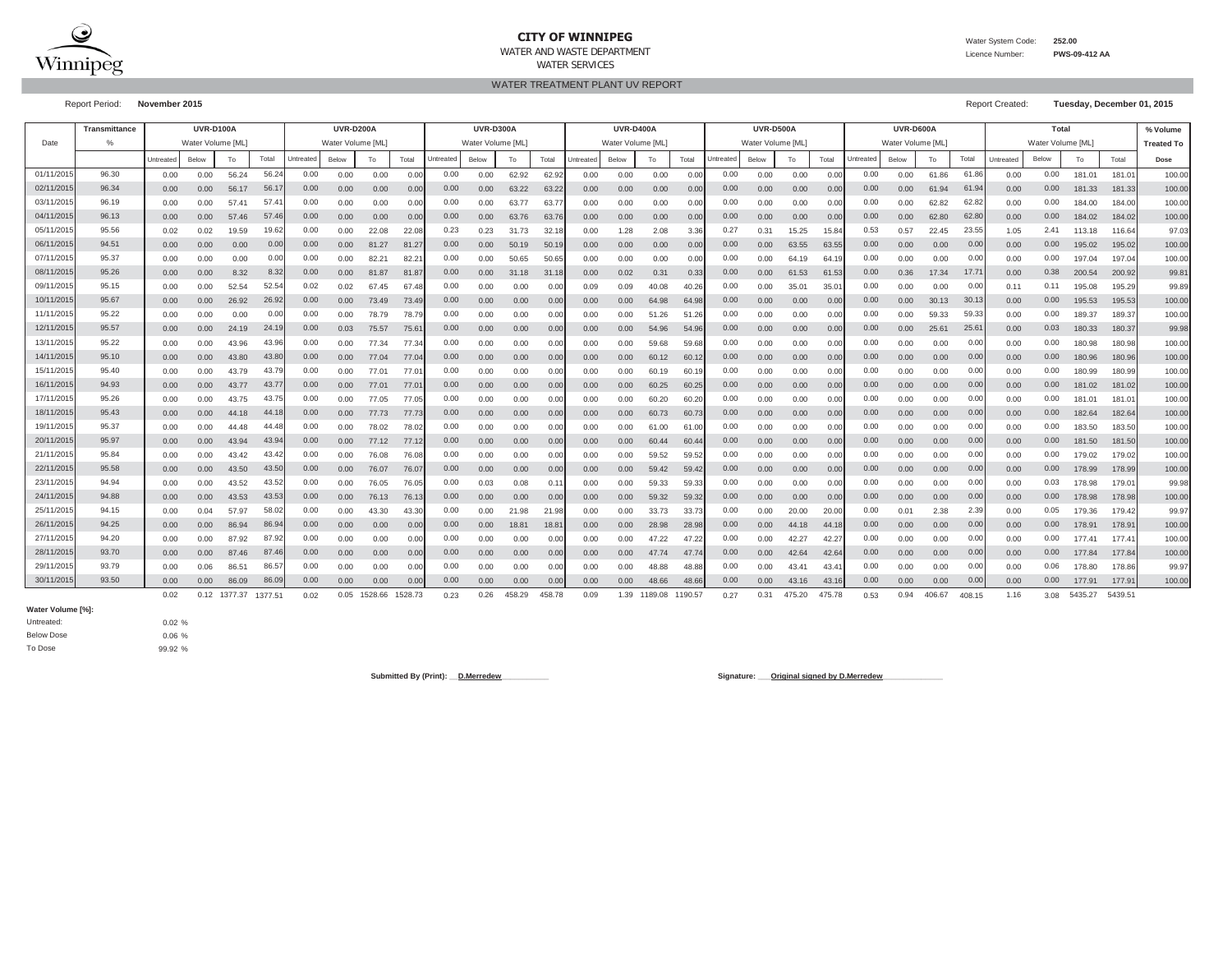

Water and Waste Department • Service des eaux et des déchets

Ms. Melanie Betsill Incident Date: **November 2, 2015**  Drinking Water Officer Manitoba Water Stewardship, Office of Drinking Water 1007 Century Street Winnipeg MB R3H 0W4

Friday, December 4, 2015 Our Incident/Report No: **09-2015**  LIMS Reference No: **44287**

# **RE: CORRECTIVE ACTION REPORT**

| <b>WATER SYSTEM, CODE</b><br><b>LOCATION OF NON-COMPLIANT INCIDENT</b><br><b>INCIDENT REPORTED BY</b><br><b>TYPE OF NON-COMPLIANT INCIDENT</b> | Winnipeg Public Water System, 252.00<br><b>Winnipeg 3-Dist NW03</b><br>Courtney Diduck, Analytical Services Branch Head<br>1. Low disinfection residual in the distribution system, 22(1) MR<br>40/2007                                                                                                                                                  |
|------------------------------------------------------------------------------------------------------------------------------------------------|----------------------------------------------------------------------------------------------------------------------------------------------------------------------------------------------------------------------------------------------------------------------------------------------------------------------------------------------------------|
| <b>DESCRIPTION OF CORRECTIVE ACTIONS</b>                                                                                                       | <b>Environmental Standards:</b><br><b>IMMEDIATELY: Re-sampled original location and tested</b><br>additional samples upstream and downstream for free/total<br>chlorine, turbidity and temperature, and contacted the ODW.<br>Resampling and investigative sampling continued until free<br>chlorine residuals were re-established to acceptable levels. |
|                                                                                                                                                | <b>Water Services:</b><br>Water Services Division was contacted and the area was checked<br>for closed valves. A closed valve was located; the valve was<br>opened and the issue was resolved.                                                                                                                                                           |
| <b>TEST RESULTS</b> See Attached                                                                                                               |                                                                                                                                                                                                                                                                                                                                                          |

NOTES/COMMENTS:

1. UP/DOWN STREAM testing performed when EC is >0 /100mL, TC is >10 /100mL or when resample/consecutive sample is positive for EC or TC or as directed by the Manager of Environmental Standards Division and/or the Office of Drinking Water

#### **EMERGENCY REPORTING IS REQUIRED WHERE A POTENTIAL HEALTH RISK IS INVOLVED. FOLLOW THE INSTRUCTIONS OF YOUR DRINKING WATER OFFICER ON SITUATIONS REQUIRING IMMEDIATE REPORTING**

N:\Environmental Standards\Analytical Services\Government Agencies\Office of Drinking Water\Corrective Action Reports